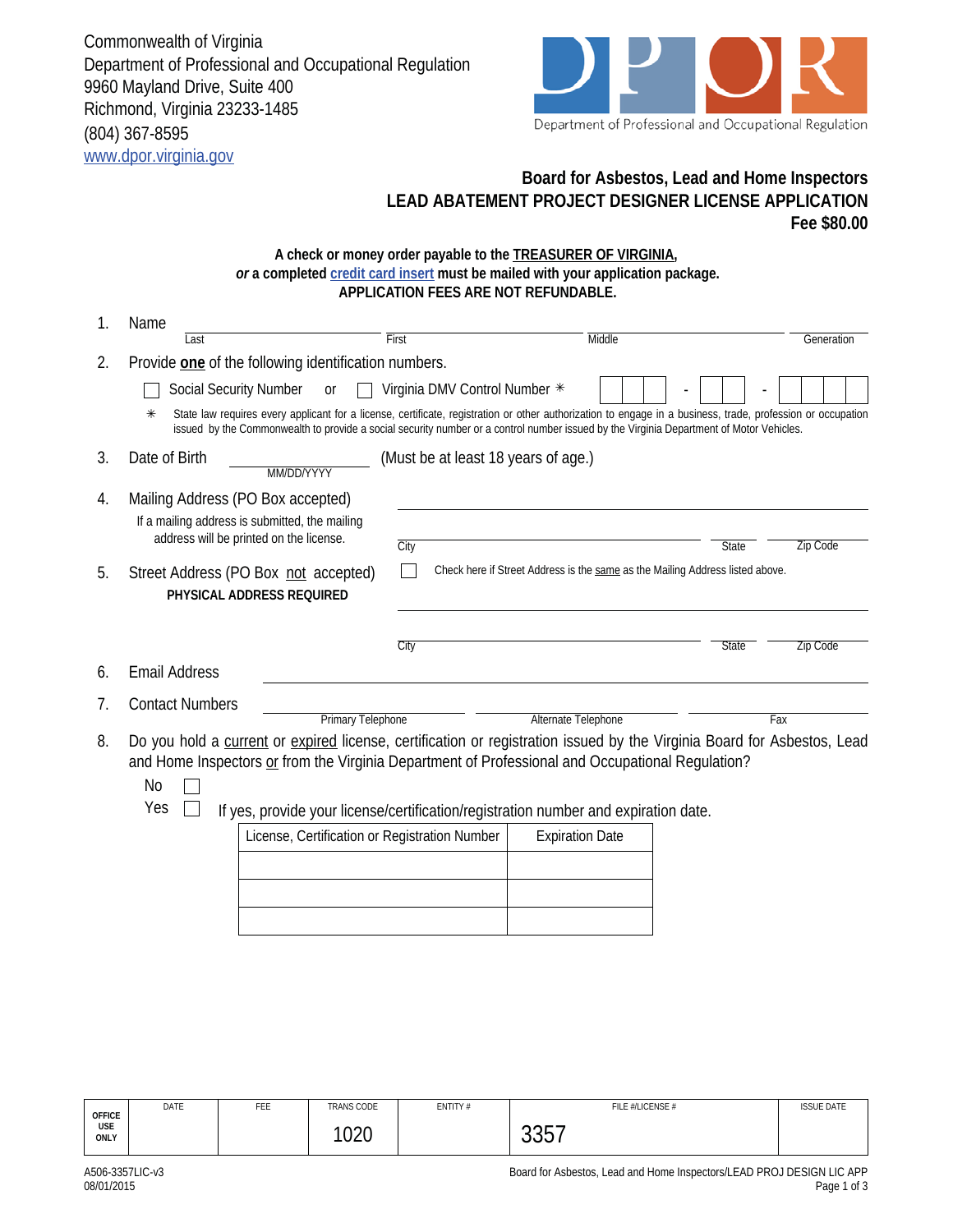- 9. Have you successfully completed a board-approved initial accredited *lead project designer* training program and a board-approved initial accredited *lead supervisor* training program and all subsequent board-approved refresher accredited *lead project designer* training programs and board-approved refresher accredited *lead supervisor* training programs?
	- No  $\Box$
	- $Yes \Box$  If yes, attach a copy of the training course certificate showing successful completion of the program.
- 10. Which of the following requirements are you using to qualify for licensure?
	- A bachelor's degree in engineering, architecture, or a related profession, **and** one year experience in building  $\perp$ construction and design or a related field, *or*
	- Four years of experience in building construction and design or in a related field  $\mathbf{I}$

*Required Documentation:* Attach a completed *Lead Experience Verification Application (33LEXP)* and/or a completed *Education Verification Application* (*33LED*) if applicable.

11. Do you hold a current or expired environmental remediation license, certification or registration issued by any jurisdiction (excluding Virginia)?

No  $\overline{\phantom{a}}$ 

Yes  $\Box$  If yes, complete the following table and attach an original Certification of Licensure/Letter of Good Standing.  $\bullet$ 

| State/Jurisdiction | License, Certification or Registration Number | <b>Expiration Date</b> |
|--------------------|-----------------------------------------------|------------------------|
|                    |                                               |                        |
|                    |                                               |                        |
|                    |                                               |                        |

- Certifications of Licensure/Letter of Good Standing, prepared by the state board or regulatory body must include: 1) the license/ certification/registration number; 2) the initial date of licensure; 3) the expiration date of the license or renewal fee; 4) the means of obtaining licensure (i.e. exam, reciprocity, etc.) and 5) all closed disciplinary actions resulting in a violation or undetermined finding.  $\bullet$
- 12. Have you ever been subject to a disciplinary action taken by any (including Virginia) local, state or national regulatory body?

No  $\Box$ 

 $Yes \Box$  If yes, provide a certified copy of the final order, decree or case decision by a court or regulatory agency with lawful authority to issue such order, decree or case decision.

- 13. A. Have you ever been convicted in any jurisdiction of a *felony*? Any guilty plea or plea of nolo contendere must be disclosed on this application. Do not disclose violations that were adjudicated as a minor in the juvenile court system.
	- No  $\perp$
	- Yes  $\Box$  If yes, provide the information requested in # 13.C.
	- B. Have you ever been convicted in any jurisdiction of a *misdemeanor* ? Any guilty plea or plea of nolo contendere must be disclosed on this application. Do not disclose violations that were adjudicated as a minor in the juvenile court system.

No  $\Box$ 

Yes  $\Box$  If yes, provide the information requested in # 13.C.